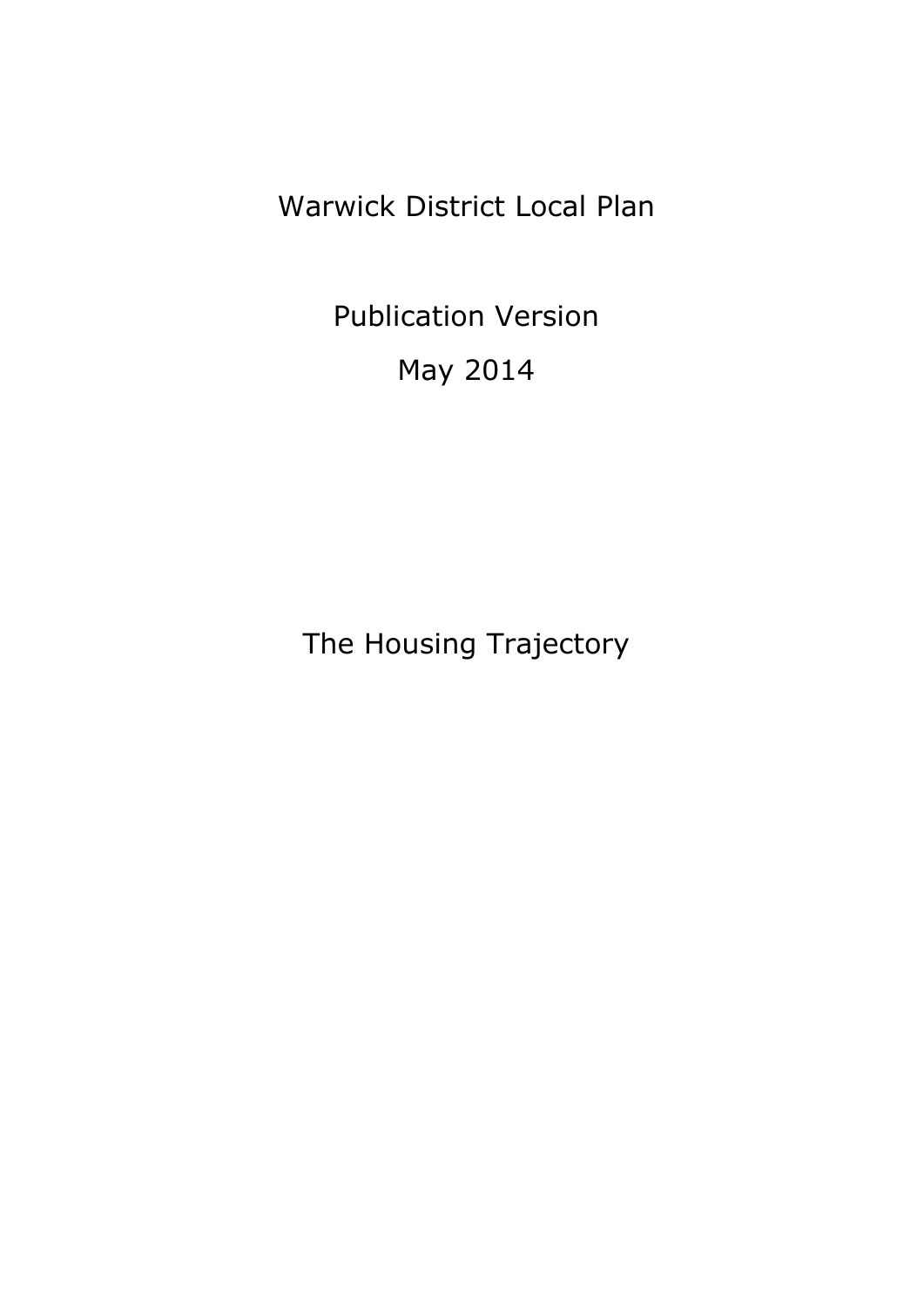## **1. Introduction**

- 1.1 The Housing Trajectory gives an indication of how the housing requirement will be delivered over the time period of the Local Plan.
- 1.2 The sites which make up the housing supply between 2011 and 2029 are set out below.

|                                                    | <b>Total Dwellings</b> |
|----------------------------------------------------|------------------------|
| Sites completed $01/04/11 - 31/03/13$              | 406                    |
| Commitments (sites with permission) at 01/04/13    | 1,906                  |
| Sites granted permission between 01/04/13 and      | 1,317                  |
| 31/12/13                                           |                        |
| Small urban SHLAA sites                            | 393                    |
| Windfall allowance                                 | 2,485                  |
| Canalside & Employment Regeneration Areas          | 269                    |
| Allocated urban brownfield sites                   | 1,330                  |
| Allocated urban (& edge of urban) greenfield sites | 4,115                  |
| Allocated village sites                            | 743                    |
| <b>TOTAL</b>                                       | 12,964                 |

## **Warwick Local Plan: Housing Supply 2011-2029**

1.3 The associated Excel spread sheets show roughly how it is anticipated that each site within each category of site will come forward over the plan period. This is not an exact science and the purpose of the exercise is just to give an indication of how the sites have, or could, be delivered over the plan period. The exercise is based purely on an expectation that sites will be delivered as soon as practicable. This takes into account known constraints and the length of time likely to be required to overcome constraints. Obviously, a number of factors will determine this and many of these factors are not currently known to the Council.